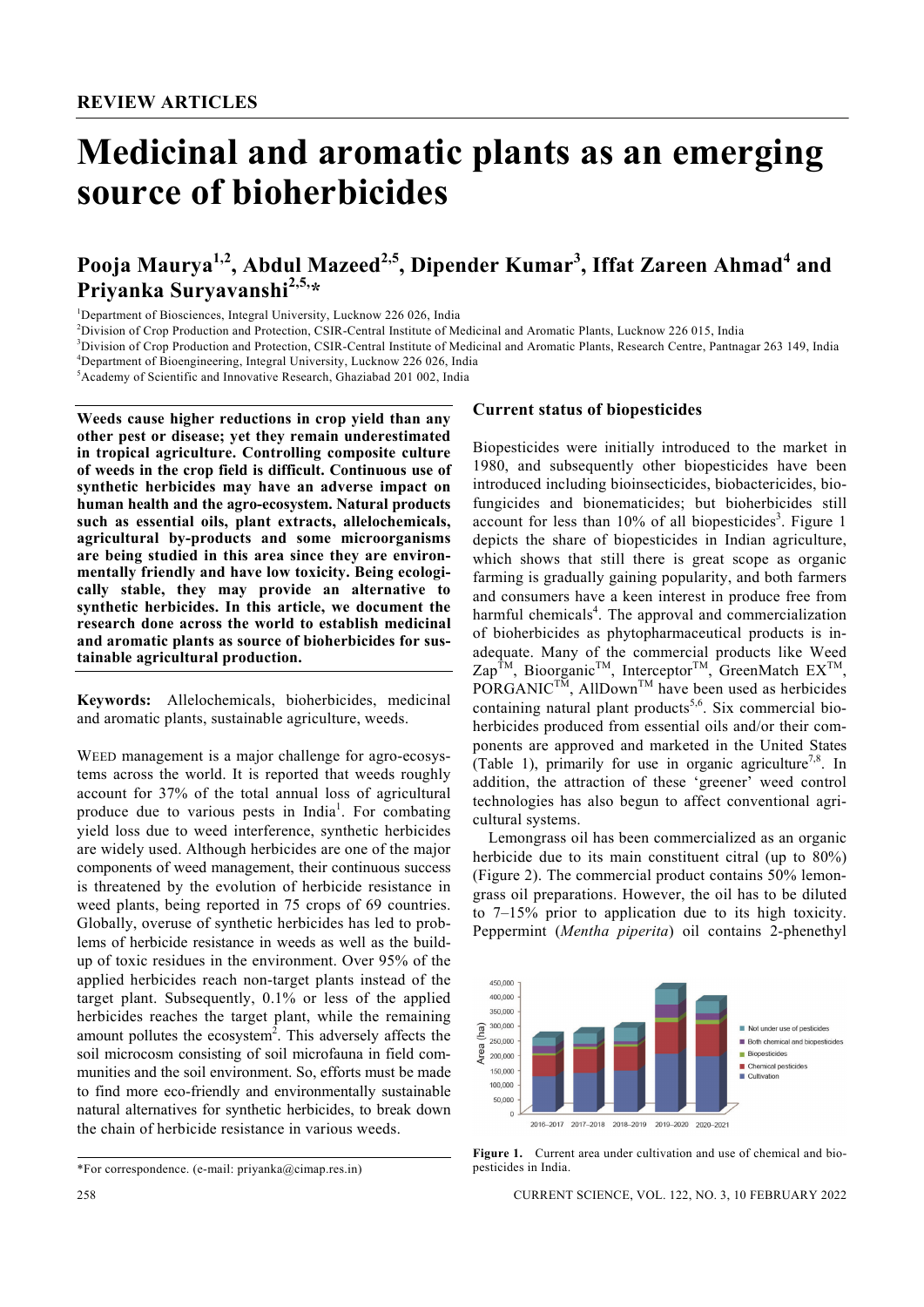Commercial products Concentration of the major component Dose Greenmatch EX Lemon grass oil 50% 47-70 l/ha EcoExempt HC c 2-Phenethyl propionate/clove oil 24%/24% There are no suggestions for volume per area on the label

**Table 1.** Medicinal and aromatic products approved for use in the management of weeds in the production of certified organic foods in USA



Figure 2. Common essential oils used to control weeds in organic food production, as well as their major components.

propionate as the main ingredient (Figure 2). It is now commercially patented as a bioherbicide and is included as chief constituent of several natural herbicides, commonly in composite with clove oil. It is safe to both human beings and the environment $^{7,8}$ .

# **Scope of using medicinal and aromatic plant products as bioherbicides**

Essential oils and their volatile compounds are in the spotlight due to their phytotoxicity and allelopathy combined with quick degradation in the environment. Allelopathy is the inhibitive/detrimental effect of one plant species on the germination, growth and metabolism of another plant species due to release of agrochemicals into the environment. Allelochemicals are mostly extracted from plant materials because their ability to synthesize aromatic secondary metabolites as phenolic acids, phenols, flavones, flavonoids, flavonols, saponins and coumarins, which accumulate in the cells of the epidermis of plant organs such as flowers, leaves, stems, roots, seeds and fruits in small quantities<sup>9</sup>. Various researchers have reported allelopathic effect of medicinal and aromatic plants (MAPs) on weed in previous studies. For example, allelopathy of vetiver on several types of weeds such as *Amaranthus retroflexus*, *Chenopodium album*, *Ambrosia trifida*, *Ipomoea lacunose* and *Mentha piperita* on *Amaranthus retroflexus*, *Portulaca oleracea*, *Sinapis arvensis*, *Convolvulus arvensis*, *Echinochloa colona*, *Avena fatua*, *Solanus nigrum*, *Chenopodium album* and *Echinochloa crus-galli* has been reported in previous studies<sup>10,11</sup>. Simi-

CURRENT SCIENCE, VOL. 122, NO. 3, 10 FEBRUARY 2022 259

larly, Kalmegh extract has been reported allelopathic and adversely affected the metabolism of *Parthenium hysterophorus* and *Tagetes minuta* on *Chenopodium muracle*, *Phalaris minor*, *Amaranthus viridis*, *Amaranthus tricolor*, *Echinochloa crus-galli*, *Cyperus rotundus*12,13. Rosemary essential oil inhibited germination percentage, root and seedling length in various weeds $^{14}$ .

# **Allelopathic weed control using essential oils**

Essential oils are the major constituents of a number of higher plants mainly containing terpenes. These oils are a mixture of different components in different amounts present in plants. Several reports have suggested that essential oils show allelopathic activity against many weeds. They are a complex mixture of natural volatile compounds and may contain approximately 20–60 different compounds at different concentrations. Essential oils have two or three major compounds, usually monoterpenes, and others in small quantities and molecular weight, usually aromatic or aliphatic<sup>15</sup>. The key components of essential oils are terpenoids, mainly monoterpenes and sesquiterpenes, which are responsible for their plant-inhibiting effect.

#### *Artemisia species*

*Artemisia* species contain aggravates that are phytotoxic to monocots, dicots, photosynthetic microscopic organisms, endomycorhizae, and regularly to the maker plants themselves. Particularly at low focus, a portion of these mixes causes hormesis, animating as opposed to curbing root advancement and plant development. Artemisinin is most likely the principal compound found in *Artemisia annua* to be assessed as a possible herbicide<sup>16</sup>. Allelopathic studies on artemisinin have been reported<sup>17</sup>. Test species included: carrot (*Daucus carota*), lettuce (*Lactuca sativa*), goliath foxtail (*Setaria faberi*), barnyardgrass (*Echinochloa crusgalli*) and enormous crabgrass (*Digitaria sanguinalis*) for seed germination; hedge bean (*Phaseolus vulgaris*) and mung bean (*Phaseolus aureus*) for root acceptance and duckweed (*Lemna minor* and *Lemna obscura*) for phytotoxic effect on hydrophilic plant<sup>18</sup>. Artemisia oil shows phytotoxicity against weeds (for obvious injury in showered plants) and hence could be useful as a bioherbicide. Among the showered test weeds, the phytotoxic impact of *Artemisia scorpia* oil was more on *Echiochloa crus-galli*, *Vicia villosa* and *Lathyrus annus*19,20.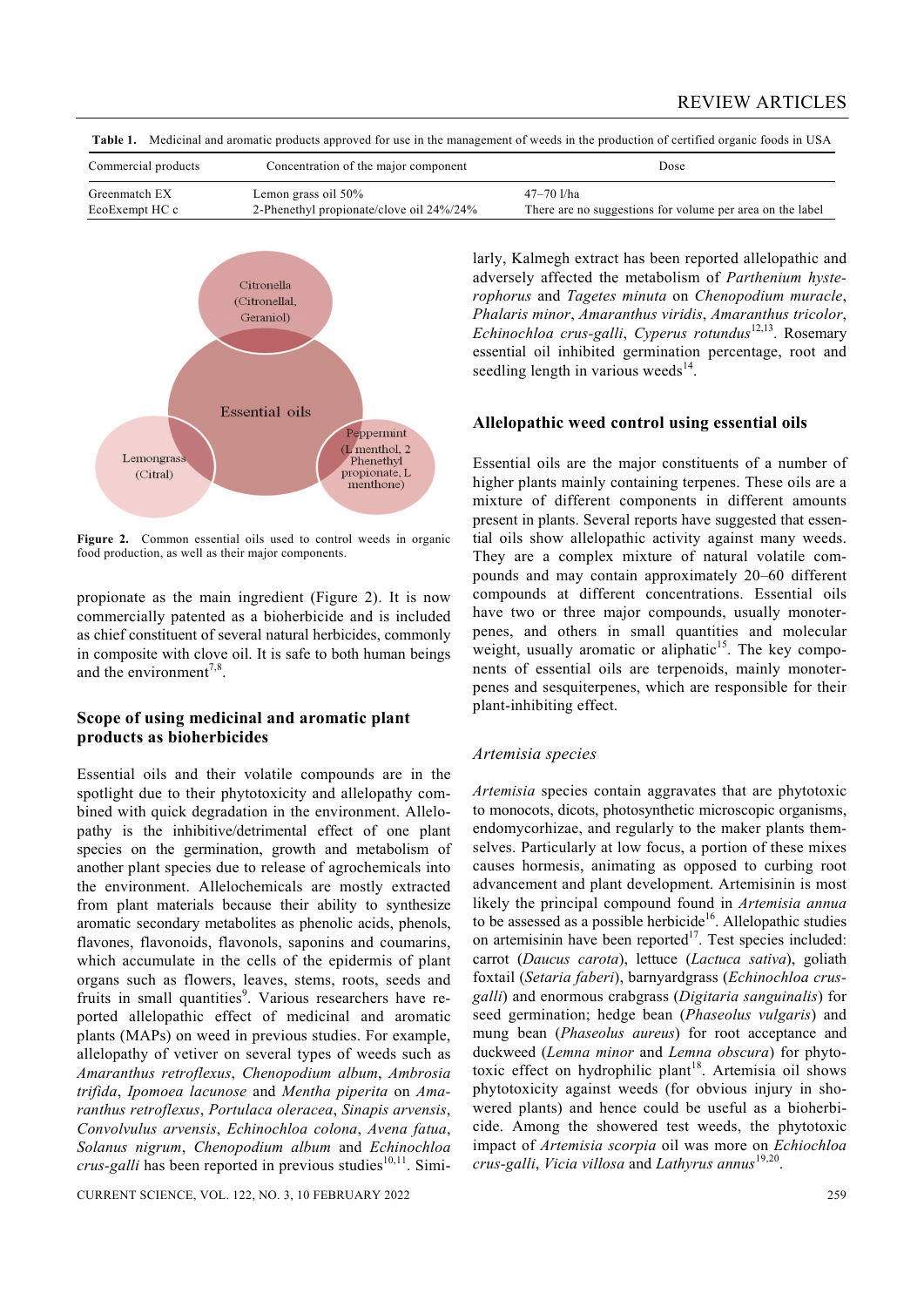#### *Tagetes minuta*

Flowers and leaves of *T. minuta* contain flavonoids, polyphenols, polysaccharides, other phytochemicals and thiophenes present in the root. Major components of this plant are reported to be dihydrotagetone, E-ocimene, tagetone, cis-b-ocimene, zocimene, limonene and epoxyocimene<sup>21</sup>. It has been reported that extracts prepared from *T. minuta* had allelopathic impact on seed germination and root growth of *Lotus corniculatus* var. japonicas<sup>22</sup>. The oil showed herbicidal activity against the weeds *Chenopodium murale*, *Phalaris minor* and *Amaranthus viridis* and its seed germination response was dose-depen $dent<sup>13</sup>$ . *T. minuta* tissues might hinder with the germination of specialist species by delivering and discharging ocimenones. Mexican marigold was reported to be effective as a synthetic herbicide for controlling barnyardgrass and purple nutsedge in rice weeds $^{23}$ .

#### *Mentha species*

*Mentha spicata* oil showed allelopathic effect on several weeds like *Amaranthus retroflexus*, *Centaurea salsotitialis*, *Raphanus raphanistrum*, *Rumex nepalensis*, *Sinapis arvensis*, *Sonchus oleraceus* and its extract on *Sorghum halepense*, *Cynodon dactylon* and *Rumex crispus*11,24. Phytotoxicity of *Mentha piperita* extract was reported on *Chenopodium album*, *Convolvulus arvensis* and *Echinochloa colona*, and its essential oil was found to inhibit seed germination (%), root/shoot length and dry weight of field bindweed (*Convolvulus arvensis* L.), purslane and jungle rice  $(E.$  *colonum* L.)<sup>25,26</sup>.

#### *Ocimum species*

Allelopathic effect of *Ocimum basilicum* oil was reported on barnyardgrass and its extract showed activity against *Phalaris minor*, *Angalis arvensis* and *Amaranthus portulacea*27–29. *Ocimum tenuiflorum* adversely affected germination and seedling growth of cress (*Lepidium sativum*), lettuce (*Lactuca sativa*), alfalfa (*Medicago sativa*), Italian ryegrass (*Lolium multiflorum*), barnyard grass (*Echinochloa crus-galli*) and timothy (*Phleum pratense*) at concentrations greater than 30 mg dry wt equivalent extract  $ml^{-1}$ . At 10 mg dry wt equivalent extract  $ml^{-1}$ , the extracts severely reduced shoot and root development of all test spe $cies<sup>30</sup>$ .

#### *Other aromatic plants*

The essential oils of Lawson cypress (*Chamaecyparis lawsoniana*), rosemary (*Rosmarinus officinalis* L.), white cedar (*Thuja occidentalis*) and eucalyptus affected the germination of amaranth, purslane and knapweed (*Acrop-* *tilon repens*), proving that they can be used as natural pre-emergent herbicides to control weeds. Vetiver oil inhibited seed germination of redroot pigweed, velvetleaf (*Abutilon theophrasti*), giant ragweed (*Ambroisia trifida*), pitted morninglory (*Ipomea lacunosa*) and common  $lambsquare<sup>10</sup>$ .

#### **Allelopathic weed control using plant extracts**

Plant extracts are being used as post-emergence natural herbicides in some countries. Medicinal plants contain various secondary metabolites in different parts having allelopathic nature. A study of 387 Japanese medicinal plants reported that many of them had growth-inhibitory properties $31$ . The allelopathic potential of 83 Iranian medicinal herbs was assessed, and *Peganum harmala*, *Berberis vulgaris*, *Artemisia aucheri* and *Ferulago angulata* were shown to decrease lettuce root development by more than 80% (ref. 32). *Crocus sativus* stigma and style, *Artemisia kopetdaghensis* leaves, *M. piperita*, *Zhumeria majdae*, *Frulago subvelutina*, *Eugenia caryophyllata* blossoms bud, *Perovskia abrotanoides* flower, *Melia azedarach* fruits and *Ruta graveolen* fruits were found to have the strongest inhibitory effects on lettuce seedling growth  $33$ . It was also reported that hydroalcohalic extract of ashwagandha reduced seed germination and radical growth of *Cicer arietinum* and *Triticum aestivum*34. Water extract of *Cannabis sativa* showed phytotoxicity against *Parthenium hysterophorus* and oil showed activity against *Chenopodium album*35,36. Table 2 summarizes some of the important finding37–63.

#### **Mechanisms underlying allelopathy**

Allelochemicals affect plant physiological and biochemical processes in many ways. Some plants can exude phytotoxic allelochemicals through volatilization, leaching or decomposition and thus inhibit plant activity. Allelochemicals can restrict weed potential through supression of germination and hindrance in physiological activities. Monoterpenes form the primary components of essential oils. Vapours released from monoterpenes have been shown to cause morphological and physiological alterations in plant seedlings, as well as accretion of lipoid globules in the cytoplasm and a decline in organelles such as mitochondria and nuclei. Understanding the mechanism and course of action of allelochemicals calls for an exploration of their heribicidal activities<sup>64</sup>. Natural products acknowledged as having allelopathic potential have been classified into the following groups: (1) cytotoxic gases, (2) organic acids, (3) aromatic acids, (4) simple unsaturated lactones, (5) coumarins, (6) quinones, (7) flavonoids, (8) tannins, (9) alkaloids, (10) terpenoids and (11) steroids. Allelochemicals cause a number of physiological and biochemical changes in plants (Figure 3).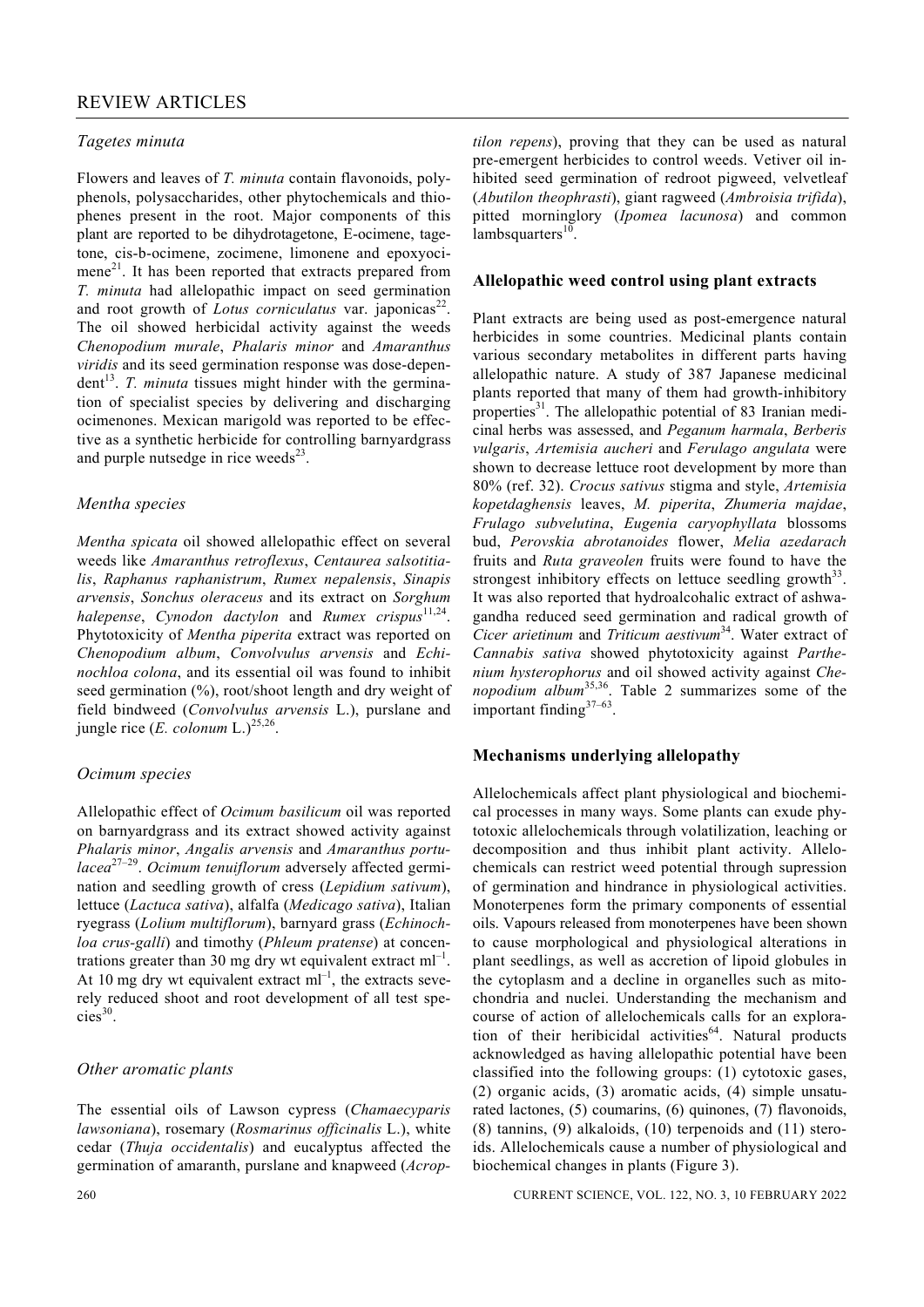| Family        | Plant species                | Extract/oil                | Test weed                                   | Reference |
|---------------|------------------------------|----------------------------|---------------------------------------------|-----------|
| Acanthaceae   | Andrographis paniculata      | Powder                     | Parthenium hysterophorus                    | 12        |
| Amaranthaceae | Traganum nudatum             | Extract                    | Avena fatua                                 | 37        |
| Anacardiaceae | Retamaretum/Rhus tripartitum | Extract                    | Avena fatua                                 | 37        |
|               | Rhus coriaria                | Extract                    | Chenopodium muracle                         | 38        |
|               |                              |                            | Amaranthus retroflexus                      |           |
| Apiaceae      | Carum carvi                  | Oil                        | Amaranthus retroflexus                      | 24        |
|               |                              |                            | Centaurea salsotitialis                     |           |
|               |                              |                            | Raphanus raphanistrum                       |           |
|               |                              |                            | Rumex nepalensis                            |           |
|               |                              |                            | Sinapis arvensis                            |           |
|               |                              |                            | Sonchus oleraceus                           |           |
| Apiaceae      | Pituranthos chloranthus      | Extract                    | Avena fatua                                 | 37        |
|               | Coriandrum sativum           | Oil                        | Vicia villosa                               | 20        |
|               |                              |                            | Lathyrus annus                              |           |
|               |                              | Extract                    | Chenopodium album                           | 25        |
|               | Foeniculum vulgare           | Oil                        | Vicia villosa                               | 20        |
|               |                              |                            | Lathyrus annus                              |           |
|               | Cuminum cyminum              | Oil                        | Vicia villosa                               | 20        |
|               |                              |                            | Lathyrus annus                              |           |
|               | Foeniculum vulgare           | Oil                        | Echinochloa crus-galli                      | 27        |
| Asteraceae    | Artemisia scorpia            | Oil                        | Echinochloa crus-galli                      | 19        |
|               |                              | Oil                        | Vicia villosa                               | 20        |
|               |                              |                            | Lathyrus annus                              |           |
|               | Artemisia herba-alba         | Extract                    | Avena fatua                                 | 37        |
|               |                              | Oil                        | Mantisalea salmentica                       | 39        |
|               |                              |                            | Sinapis arvensis                            |           |
|               |                              |                            | Hordeum murimum                             |           |
|               | Artemisia annua              | Extract                    | Chenopodium album                           | 40        |
|               |                              |                            | Amaranthus retroflexus                      |           |
|               | Artemisia dubia              | Extract                    |                                             | 41        |
|               |                              |                            | Ageratum conyzoides<br>Galinsoga parviflora |           |
|               |                              |                            |                                             |           |
|               |                              |                            | Cyperus rotundus                            |           |
|               | Matricarria chamomilla       | Extract/compound           | Avena fatua                                 | 42        |
|               |                              |                            | Lolium multiflorum                          |           |
|               | Tagetes minuta               | Oil                        | Chenopodium miracle                         | 13        |
|               |                              |                            | Phalaris minor                              |           |
|               |                              | Dried powder               | Echinochloa crus-galli                      | 23        |
|               |                              |                            | Cyperus rotundus                            |           |
|               |                              | Oil                        | Amaranthus tricolor                         | 43        |
|               |                              |                            | Chenopodium muracle                         |           |
|               |                              |                            | Bidens pilosa                               |           |
|               |                              |                            | Amaranthus viridis                          |           |
|               | Tagetes erecta               | Oil                        | Echinochloa crus-galli                      | 44        |
|               | Sunflower                    | Extract                    | Coronopus didhymus                          | 45        |
|               |                              |                            | Chenopodium album                           |           |
|               |                              |                            | Avena fatua                                 |           |
|               |                              |                            | Phalaris minor                              |           |
| Boraginaceae  | Heliotropium indicum         | Methyl caffeate (compound) | Vulpia myuros                               | 46        |
|               |                              | Extract                    | Lepidium sativum                            | 46        |
|               |                              |                            | Phleum pratense                             |           |
|               |                              |                            | Vulpia myuros                               |           |
| Cannabaceae   | Cannabis sativa              | Extract                    | Parthenium hysterophorus                    | 35        |
|               |                              | Oil                        | Chenopodium album                           | 36        |
| Capparaceae   | Capparis spinosa             | Extract                    | Chenopodium muracle                         | 38        |
|               |                              |                            | Amaranthus retroflexus                      |           |
| Cucurbitaceae | Citrullus colocynthis        | Extract                    | Chenopodium muracle                         | 38        |
|               |                              |                            | Amaranthus retroflexus                      |           |
|               | Lavandula officinalis        | Extract                    | Chenopodium muracle                         | 38        |
|               |                              |                            | Amaranthus retroflexus                      |           |
| Euphorbiaceae | Ricinus communis             | Extract                    | Chenopodium muracle                         | 38        |
|               |                              |                            |                                             |           |

**Table 2.** Summary of medicinal and aromatic plants showing allelopathic activity against weeds

(*Contd*)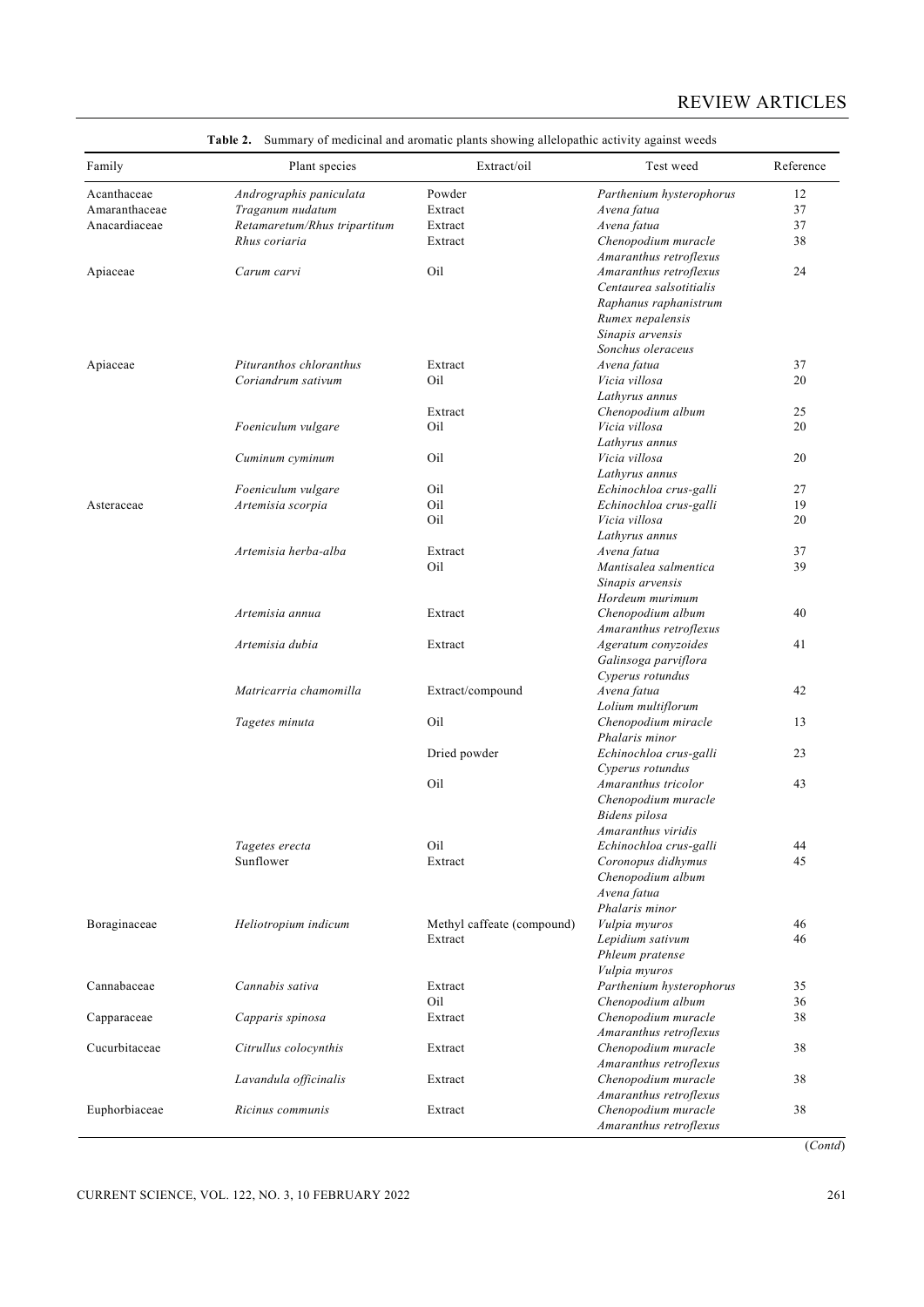# REVIEW ARTICLES

| Family       | Plant species           | Extract/oil           | Test weed                                    | Reference |
|--------------|-------------------------|-----------------------|----------------------------------------------|-----------|
| Fabaceae     | Tephrosia purpurea      | Extract               | Acalypha indica                              | 47        |
|              |                         |                       | Amaranthus spinosus                          |           |
|              | Rhynchosia minima       | Oil                   | Dactyloctenium aegyptium<br>Rumex dentatus   | 48        |
|              | Alhagi maurorum         | Extract               | Chenopodium miracle                          | 38        |
|              |                         |                       | Amaranthus retroflexus                       |           |
| Geraniaceae  | Geranium koreanum       | Oil                   | Amaranthus viridis                           | 49        |
|              |                         |                       | Portulaca oleracea                           |           |
| Hypericaceae | Hyperium perforatum     | Extract               | Amaranthus retroflexus                       | 50        |
| Lamiaceae    | Origanum onites         | Oil                   | Amaranthus retroflexus                       | 24        |
|              |                         |                       | Centaurea salsotitialis                      |           |
|              |                         |                       | Raphanus raphanistrum                        |           |
|              |                         |                       | Rumex nepalensis                             |           |
|              |                         |                       | Sinapis arvensis<br>Sonchus oleraceus        |           |
|              | Thymbra spicata         | Oil                   | Amaranthus retroflexus                       | 24        |
|              |                         |                       | Centaurea salsotitialis                      |           |
|              |                         |                       | Raphanus raphanistrum                        |           |
|              |                         |                       | Rumex nepalensis                             |           |
|              |                         |                       | Sinapis arvensis                             |           |
|              |                         |                       | Sonchus oleraceus                            |           |
|              | Mentha arvensis         | Oil                   | Angallis arvensis                            | 51        |
|              |                         |                       | Cynodon dactyalon                            |           |
|              |                         |                       | Cyperus rotundus                             |           |
|              | Mentha spicata          | Oil                   | Amaranthus retroflexus                       | 24        |
|              |                         |                       | Centaurea salsotitialis                      |           |
|              |                         |                       | Raphanus raphanistrum                        |           |
|              |                         |                       | Rumex nepalensis<br>Sinapis arvensis         |           |
|              |                         |                       | Sonchus oleraceus                            |           |
|              |                         | Extract               | Sorghum halepense                            | 11        |
|              |                         |                       | Cynodon dactylon                             |           |
|              |                         |                       | Rumex crispus                                |           |
|              | Mentha longifolia       | Oil                   | Vicia villosa                                | 20        |
|              |                         |                       | Lathyrus annus                               |           |
|              | Mentha pipperita        | Extract               | Chenopodium album                            | 25        |
|              |                         | Extract               | Sorghum halepense                            | 11        |
|              |                         | Extract               | Convolvulus arvensis                         | 26        |
|              |                         | Oil                   | Echinochloa colona                           |           |
|              |                         | Oil                   | Echinochloa colona<br>Amaranthus retroflexus | 26<br>52  |
|              |                         |                       | Portulaca oleracea                           |           |
|              |                         |                       | Vicia sativa                                 |           |
|              |                         | Microencapsulated oil | Chenopodium album                            | 53        |
|              |                         |                       | Echinochloa crus-galli                       |           |
|              | Salvia officinalis      | Extract               | Amaranthus retroflexus                       | 50        |
|              |                         | Extract               | Chenopodium album                            | 25        |
|              | Rosmarinus officianalis | Extract               | Chenopodium muracle                          | 38        |
|              |                         |                       | Amaranthus retroflexus                       |           |
|              |                         | Extract               | Chenopodium album                            | 25        |
|              | Teucrium polium         | Extract               | Chenopodium muracle                          | 38        |
|              | Thymus vulgaris         | Extract               | Amaranthus retroflexus<br>Chenopodium album  | 25        |
|              | Thymus capitatus        | Extract               | Medicago polymorpha                          | 54        |
|              | Origanum syriacum       | Extract               | Chenopodium muracle                          | 38        |
|              |                         |                       | Amaranthus retroflexus                       |           |
|              | Ocimum basilicum        | Oil                   | Echinochloa crus-galli                       | 27        |
|              |                         | Extract               | Phalaris minor                               | 28        |
|              |                         |                       | Angalis arvensis                             |           |
|              |                         | Extract               | Amaranthus portulacea                        | 29        |
|              | Ocimum sanctum          | Extract               | Amaranthus spinosus                          | 47        |
|              |                         | Extract               | Cassia uniflora                              | 55        |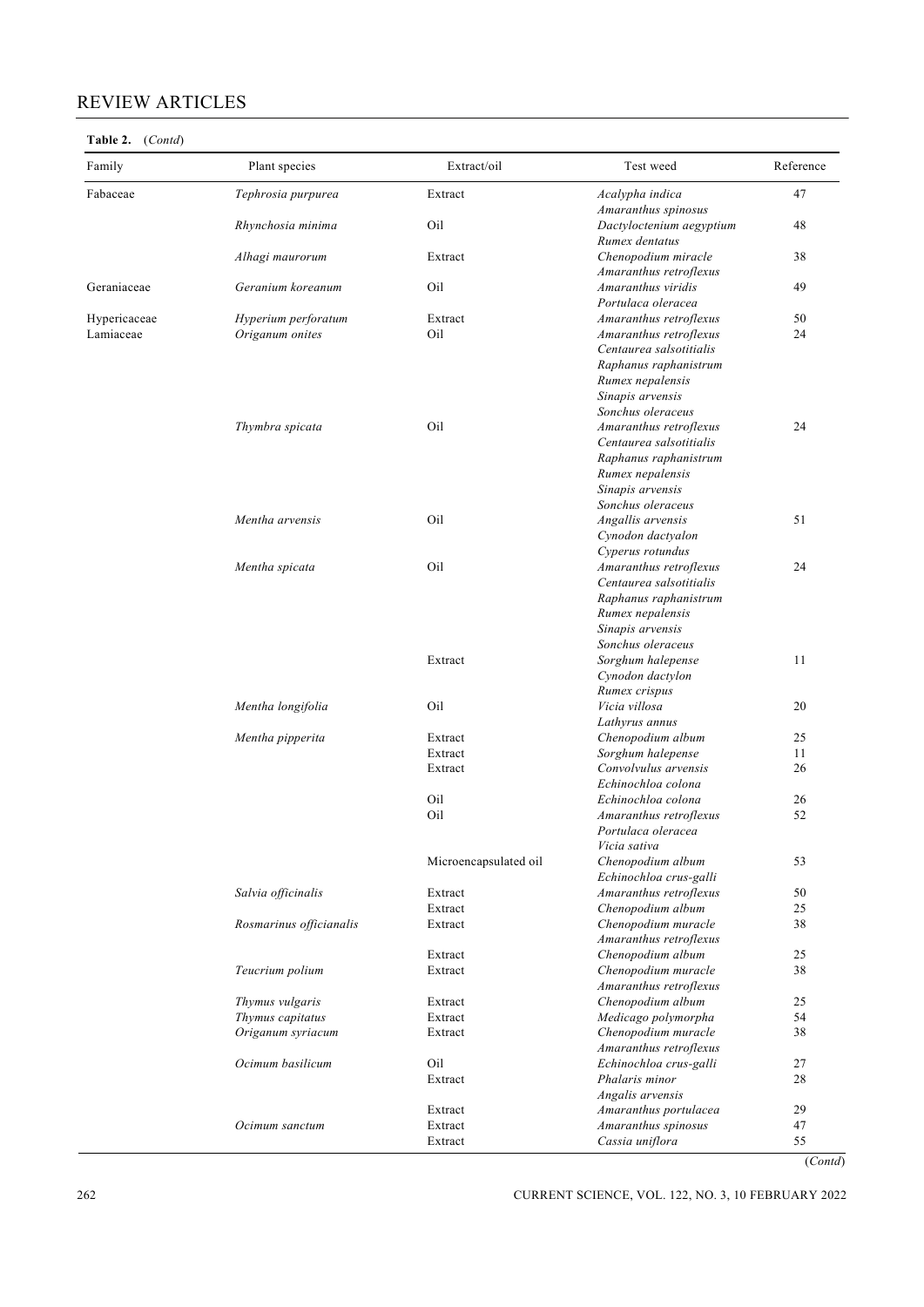# REVIEW ARTICLES

| Family    | Plant species           | Extract/oil            | Test weed                                                                              | Reference |
|-----------|-------------------------|------------------------|----------------------------------------------------------------------------------------|-----------|
|           | Plectranthus amboinicus | Extract                | Phlalaris minor<br>Angalis arvensis                                                    | 28        |
| Lauraceae | Cinamomum camphora      | Oil                    | Parthenium hysterophorus                                                               | 56        |
|           | Cinnamomum zeylanicum   | Oil                    | Amaranthus retroflexus                                                                 | 52        |
| Liliaceae | Aloe vera               | Extract                | Amaranthus retroflexus<br>Taraxicum officinalis                                        | 57        |
| Meliaceae | Swietenia mahagoni      | Extract                | Echinochloa crus-galli<br>Lepidium sativum                                             | 58        |
| Myrtaceae | Eucalyptus              | Oil                    | Parthenium hysterophorus                                                               | 56        |
|           |                         | Oil                    | Amaranthus retroflexus<br>Portulaca oleraceae                                          | 50        |
|           |                         | Citronellol (compound) | Ageratum conyzoides<br>Parthenium hysterophorus<br>Chenopodium album<br>Phalaris minor | 59        |
|           |                         | Cineole (compound)     | Ageratum conzyzoides                                                                   | 60        |
|           | Eucalyptus lehmanii     | Oil                    | Sonchus arvensis<br>Diplotaxis harra                                                   | 61        |
|           | Eucalyptus tereticornis | Oil                    | Echinochloa crus-galli                                                                 | 62        |
|           | Eucalyptus citriodora   | Citronellol (compound) | Amaranthus viridis                                                                     | 63        |
| Poaceae   | Cymbopogon citratus     | Oil                    | Parthenium hysterophorus                                                               | 56        |
|           | Chrysopogon zizanioides | Oil                    | Amaranthus retroflexus                                                                 | 10        |
|           | Achillea santolina      | Extract                | Medicago polymorpha                                                                    | 54        |
|           | Artemisia monosperma    | Extract                | Medicago polymorpha                                                                    | 54        |



**Figure 3.** Mode of action of allelochemicals in weeds.

 Since the last few decades, essential oils have been reported for their allelopathic potential. Citral is the key component of the essential oil extracted from lemongrass (*Cymbopogon citrates*) and other aromatic crops. Citral compound showed strongest allelopathic potential and interfered with the major constituent of the cytoskeleton, i.e. microtubules in wheat and *Arabidopsis thaliana*65. It also affected the seedlings of *A. thaliana* through interfering with the cell ultra structure, resulting in a lack of communication between cells<sup>66</sup>

**Table 2.** (*Contd*)

 Previous studies reported that higher concentration of aqueous leaf extract of *Datura stramonium* L. treatment in soybean hindered the primary and lateral root development and also interfered with the chromosome number and structure67. Ethyl acetate fraction of *Aglaia odorata*  leaves inhibited cell division in *Allium cepa* roots by destroying the organization of chromatin and microtubules<sup>68</sup>. Allelochemicals affected the growth and development of plants by influencing the production of phytohormones in seed germination and seedling growth.

 Allelochemicals affected photosynthesis by influencing the function of PS II (refs 69, 70). It inhibited the synthesis of ATP by reducing enzyme activity and also affected stomatal conductance and transpiration rate<sup>71</sup>. Lemongrass leaves oil at higher concentration hindered the photosynthetic metabolism $^{72}$ .

 Plants on coming in contact with allelochemicals quickly produce reactive oxygen species and change the activity of antioxidant enzymes such as superoxide dismutase, peroxidase and ascorbic acid peroxidase and increase the free radical levels, which creates an imbalance in the antioxidant system $^{73-75}$ . It has been reported that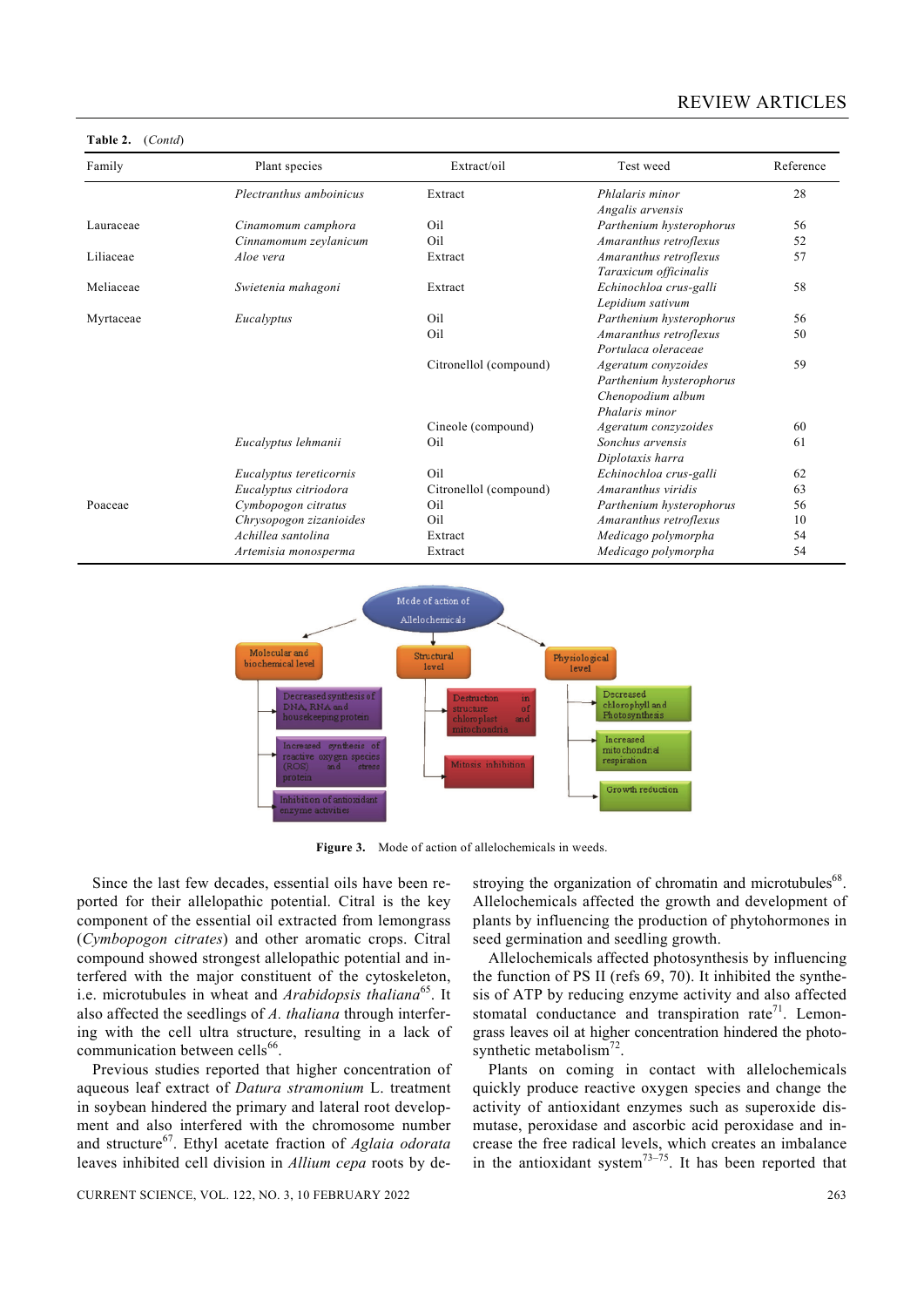essential oil of lemongrass affect the membrane system of barnyardgrass, damages the cell and increases cell membrane permeability.

 Different stages of respiration such as electron transfer in the mitochondria, oxidative phosphorylation,  $CO<sub>2</sub>$  generation and ATP enzyme activity are adversely affected by allelochemicals. It has been reported that limonene inhibits coupled respiration and ATP synthetase, and the activities of adenine nucleotide translocase complexes at concentrations of 1.0 and 5.0 mM (ref. 76).

## **Opportunities, limitations and challenges of using MAPS as bioherbicides**

# *Opportunities*

Bioherbicides derived from natural sources have showed significant promise in organic farming. As there is a growing demand for greener technologies for producing organic farm products, these are gaining widespread attention. These allelochemicals are easy to apply without the need of surfactants. They also do not stay in the environment for a long time, are less prone to pollute soil and water, and have no negative impacts on non-target organisms. Thus they are usually negligibly harmful to human health. This is because the biochemical structure of allelochemicals is more eco-friendly than those of synthetic herbicides. Their biodegradability is fast because of the diverse course of action, which reduces the risk of herbicide refusal.

# *Limitations of using plant products as bioherbicides*

There are few restrictions that make bioherbicide application less suitable than the currently used herbicides, especially at field-scale. Plants from the same location or taxonomic group often do not produce the same amount or quality of secondary metabolites. Thus, they do not exude the same amount or quality of allelochemicals, making commercial availability of bioherbicides more difficult. Because they are short-lived in the environment, they are less effective than synthetic herbicides that last long enough to have the intended effect on weed species. Bioherbicides efficacy is limited as they dissipate quickly and are photosensitive. Furthermore, because of their structural intricacy, many allelochemicals are prohibitively expensive; for example, the cyclic tetrapeptide toxin is a good herbicide, but it is expensive. Application of many essential oils having potential as bioherbicide faces challenges of a suitable surfactant which is essential for effectiveness and good dispersion. Besides, aqueous plant extracts as bioherbicides are not widely studied and the extraction methodology is also diverse, despite their good potential in pre- and post-emergency bioassays. Formulations need to be improved and the technology of application needs to be widely researched, specially in field conditions.

# *Challenges ahead*

Development of bioherbicides still faces various challenges. Very few studies have been conducted on field scale, as most of the allelopathic studies are based on laboratory experiments conducted in controlled environment condition. Very less information is available on molecular mechanism of bioherbicides on plant growth inhibition of target weeds, mode of action of specific compounds and synergies, identifying the mechanisms at the origin of phytotoxicity to reinforce it and understand selectivity and identifying the most sensitive weed growth stages to increase efficiency. Field use of biopesticide products can be enhanced using nanotechnology and microencapsulation to improve their stability, residual effects and effectiveness. Alternative formulations such as microencapsulation and the addition of natural photoprotectants should be developed to reduce the amount applied and to increase the duration of their effectiveness by reducing their volatilization and photolysis, and simplifying handling of the material.

# **Conclusion**

In summary, the usage of MAPs may be a viable alternative for weed management and as a major component of integrated weed management. The bioactive compounds found in many MAPs make them useful, and therefore may have potential as bioherbicides. Further research is needed on the mechanism of action, understanding selectivity, analysing the side effects on beneficial plants and exploring novel formulations for successful application. Research should also focus on exploiting these potential crops for the development of ecologically stable bioherbicides showing efficient performance under field conditions, and controlling a wide range of target weeds. There is also a need to promote bioherbicides for research, production and sensitizing farmers about their ecological benefits.

*Conflict of interest:* The authors declare that there is no conflict of interest.

<sup>1.</sup> Yaduraju, N. T., PrasadBabu, M. B. B. and Chandla, P., Herbicide use. In *Agriculture and Environment* (eds Swaminathan, M. S. and Chadha, K. L.), Malhotra Publishing House, New Delhi, 2006, pp. 192–210.

<sup>2.</sup> Meena, R. S. *et al.*, Impact of agrochemicals on soil microbiota and management: a review. *Land*, 2020, **9**(2), 34.

<sup>3.</sup> Cordeau, S., Triolet, M., Wayman, S., Steinberg, C. and Guillemin, J. P., Bioherbicides: dead in the water? A review of the existing products for integrated weed management. *Crop Prot.*, 2016, **87**, 44–49.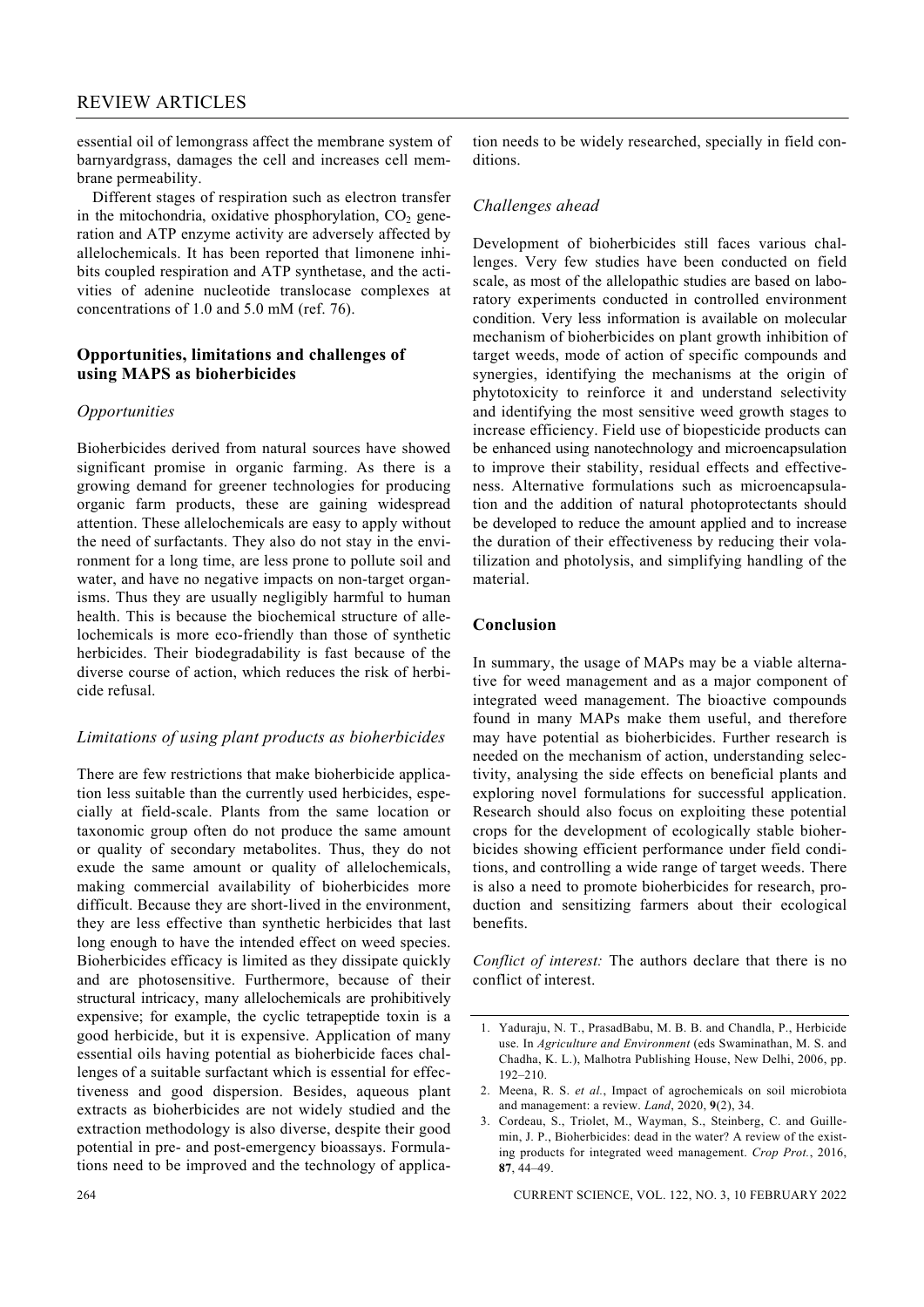- 4. GoI, Statistical database, Directorate of Plant Protection, Quarantine and Storage, Government of India, 2020; http://ppqs.gov.in/ statistical-database (accessed on 18 October 2021).
- 5. Kato-Noguchi, H., Suzuki, M., Noguchi, K., Ohno, O., Suenaga, K. and Laosinwat-tana, C., A potent phytotoxic substance in *Aglaia odorata* Lour. *Chem. Biodivers*., 2016, **13**, 549–554; https:// doi.org/10.1002/cbdv.201500175.
- 6. Dayan, F. E., Cantrell, C. L. and Duke, S. O., Natural products in crop protection. *Bioorg. Med. Chem.*, 2009, **17**, 4022–4034; https://doi.org/10.1016/j.bmc.2009.01.046.
- 7. Verdeguer, M., Sanchez-Moreiras, A. M. and Araniti, F., Phytotoxic effects and mechanism of action of essential oils and terpenoids. *Plants*, 2020, **9**, 1571.
- 8. Dayan, F. E. and Duke, S. O., Natural products for weed management in organic farming in the USA. *Outlooks Pest Manage*., 2010, **21**(4), 156–160.
- 9. Sakihama, Y., Cohen, M. F., Grace, S. C. and Yamasaki, H., Plant phenolic antioxidant and prooxidant activities: phenolics-induced damage mediated by metals in plants. *Toxicology*, 2002, **177**, 67– 80.
- 10. Mao, L., Henderson, G. and Laine, R. A., Germination of various weed species in response to vetiver oil and nootkatone. *Weed Technol*., 2004, **18**, 263–267.
- 11. Petrova, S. T., Valcheva, E. G. and Velcheva, I. G., A case study of allelopathic effects on weeds in wheat. *Ecol. Balk*., 2015, **7**(1), 121–129.
- 12. Nagaraja, G. and Deshmukh, S. M., Phytotoxic effect of *Andrographis paniculata* Nees on metabolism of *Parthenium hysterophorus* L. *J. Biopestic*., 2009, **2**(2), 165–167.
- 13. Arora, K., Batish, D. R., Singh, H. P. and Kohli, R. K., Allelopathic potential of the essential oil of wild marigold (*Tagetes minuta* L.) against some invasive weeds. *J. Environ. Agric. Sci.*, 2015, **3**, 56–60.
- 14. Hazrati, H., Saharkhiza, M. J., Moeinb, M. and Khoshghal, H., Phytotoxic effects of several essential oils on two weed species and tomato. *Biocatal. Agric. Biotechnol*., 2018, **13**, 204–212.
- 15. Bakkali, F., Averbeck, S., Averbeck, D. and Idaomar, M., Biological effects of essential oils – a review. *Food Chem. Toxicol*., 2008, **46**, 446–475.
- 16. Chen, P. K., Leather, G. R. and Klayman, D. L., Allelopathic effects of artemisinin and its related compounds from *Artemisia annua*. *Plant Physiol*., 1987, **83**, 68.
- 17. Chen, P. K. and Leather, G. R., Plant growth regulatory activities of artemisinin and its related compounds. *J. Chem. Ecol.*, 1990, **16**, 1867–1877.
- 18. Keshavarzi, B. H. M., Nooralvandi, T. and Omidnia, P., Consideration of allelopathic effects of *Artemisia annua* L. on morphological characteristics of *Lactura sativa* L. *J. Biodivers. Environ. Sci.*, 2014, **5**, 18–22.
- 19. Kaur, S., Singh, H. P., Mittal, S., Batish, D. R. and Kohli, R. K., Phytotoxic effects of volatile oil from *Artemisia scorpia* against weeds and its possible use as a bioherbicide. *Ind. Crop Prod*., 2010, **32**, 54–61.
- 20. Rahimi, A. R., Mousavizadeh, S. J., Mohammadi, H., Rokhzadi, A., Majidi, M. and Amini, S., Allelopathic effect of some essential oils on seed germination of *Lathyrus annuus* and *Vicia villosa*. *J. Biol. Environ. Sci*., 2013, **3**(4), 67–73.
- 21. Shirazi, M. T., Gholami, H., Kavoosi, G., Rowshan, V. and Tafsiry, A., Chemical composition, antioxidant, antimicrobial and cytotoxic activities of *Tagetes minuta* and *Ocimum basilicum* essential oils. *Food Sci. Nutr.*, 2014, **2**(2), 146–155.
- 22. Kil, J.-H., Shim, K.-C. and Lee, K.-J., Allelopathy of *Tagetes minuta* L. aqueous extracts on seed germination and root hair growth. *Korean J. Ecol. Sci*., 2002, **26**(6), 395–398.
- 23. Batish, D. R., Arora, K., Singh, H. P. and Kohli, R. K., Potential utilization of dried powder of *Tagetes minuta* as a natural herbicide for managing rice weeds. *Crop Prot*., 2007, **26**, 566–571.

CURRENT SCIENCE, VOL. 122, NO. 3, 10 FEBRUARY 2022 265

- 24. Azirak, S. and Karaman, S., Allelopathic effect of some essential oils and components on germination of weed species. *Acta Agric. Scand. Sect. B.*, 2008, **58**(1), 88–92; doi:10.1080/090647107012- 28353.
- 25. Isik, D., Mennan, H., Cam, M., Tursun, N. and Arslan, M., Allelopathic potential of some essential oil bearing plant extracts on common lambsquarters (*Chenopodium album* L.). *Rev. Chim*., 2016, **67**(3), 455–459.
- 26. Mahdavikia, F. and Saharkhiz, M. J., Phytotoxicity activity of essential oil and water extract of peppermint (*Mentha \* piperita* L. CV. Mitcham). *J. App. Res. Med. Aromat. Plants*, 2015, 50.
- 27. Dhima, K., Vasilakoglou, I., Garane, V., Ritzoulis, C., Lianopoulou, V. and Panou-Philotheou, E., Competitiveness and essential oil phytotoxicity of seven annual aromatic plants. *Weed Sci*., 2010, **58**, 457–465.
- 28. EI-Rokiek, G. K., Wakeel, EI. M. A., Dawood, M. G. and EI-Awadi, M. E., Allelopathic effect of the two medicinal plants *Plectranthus amboinicus* (Lour) and *Ocimum basilicum* L. on the growth of *Pisum sativum* L. and associated weeds. *Middle East J. Agric. Res*., 2018, **7**(3), 1146–1154.
- 29. Mekky, M. S., Hassanien, A. M. A., Kamel, E. M. and Ismail, A. E. A., Allelopathic effect of *Ocimum basilicum* L. extracts on weeds and some crops and its possible use as a new crude bio-herbicide. *Ann. Agric. Sci*., 2019; https://doi.org/10.1016/j.aoas.2019.12.005.
- 30. Islam, A. K. M. M. and Kato-Noguchi, H., Allelopathic activity of *Leonurus sibiricus* on different target plant species. *J. Food Agric. Environ*., 2014, **12**(2), 286–289.
- 31. Fauji, Y., Parvez, S. S., Parvez, M. M., Ohmae, Y. and Iida, O., Screening of 239 medicinal plant species for allelopathic activity using the sandwich method. *Weed Biol. Manage*., 2003, **3**, 233–241.
- 32. Mardani, H., Azizi, M., Osivand, A. and Fujii, Y., Evaluation of allelopathic activity of Iranian medicinal plants by sandwich method. *J. Weed Sci. Technol.* (*Suppl.*), 2014, **53**, 85.
- 33. Amini, S., Azizi, M., Joharchi, M. R. and Moradinezhad, F., Evaluation of allelopathic activity of 68 medicinal and wild plant species of Iran by sandwich method. *Int. J. Hortic. Sci. Technol*., 2016, **3**, 243–253.
- 34. Chandra, S., Chatterjee, P., Dey, P. and Bhattacharya, S., Allelopathic effect of ashwagandha against the germination and radicle growth of *Cicer arietinum* and *Triticum aestivum*. *Pharmacognosy. Res*., 2012, **4**, 166–169.
- 35. Singh, N. B. and Thapar, R., Allleopathic influence of *Cannabis sativa* on growth and metabolism of *Partehnium hysterophorus*. *Allelopathy J.*, 2003, **12**(1), 61–70.
- 36. Bojan, K. *et al.*, Alleopathic effect of *Cannabis sativa* L. essential oil on initial growth of *Chenopodium album* L. In 23rd International Symposium on Analytical and Environmental Problems, University of Szegad, Department of Inorganic and Analytical Chemistry, 9–10 October 2017, pp. 310–312; ISBN: 978-963-306- 563-1.
- 37. Nesrine, S., El-Darier, S. M. and EL-Taher, H. M., Allelopathic effect of some medicinal plants on germination of two dominant weeds in Algeria. *Adv. Environ. Biol*., 2011, **5**(2), 443–446.
- 38. Qasem, J. R., Allelpathic effects of selected medicinal plants on *Amaranthus retroflexus* and *Chenopodium miracle*. *Alleopathy J*., 2002, **10**(2), 105–122.
- 39. Benarab, H., Fenni, M., Louadj, Y., Boukhabti, H. and Ramdani, M., Allelopathic activity of essential oil extracts from *Artemisia herba-alba* Asso. on weed and seedling germination of weed and wheat crop. *Acta Sci. Natur.*, 2020, **7**(1), 86–97.
- 40. Lydon, J., Teasdale, J. R. and Chen, P. K., Allelopathy activity of annual wormwood (*Artemisia annua*) and the role of artemisinin. *Weed Sci*., 1997, **45**, 807–811.
- 41. Mallik, B. B. D., Acharya, B. D., Saquib, M. and Chettri, M. K., Allelopathic effect of *Artemisia dubia* extracts on seed germination and seedling growth of some weeds and winter crops. *Ecoprint: Int. J. Ecol.*, 2014, **21**, 23–30.